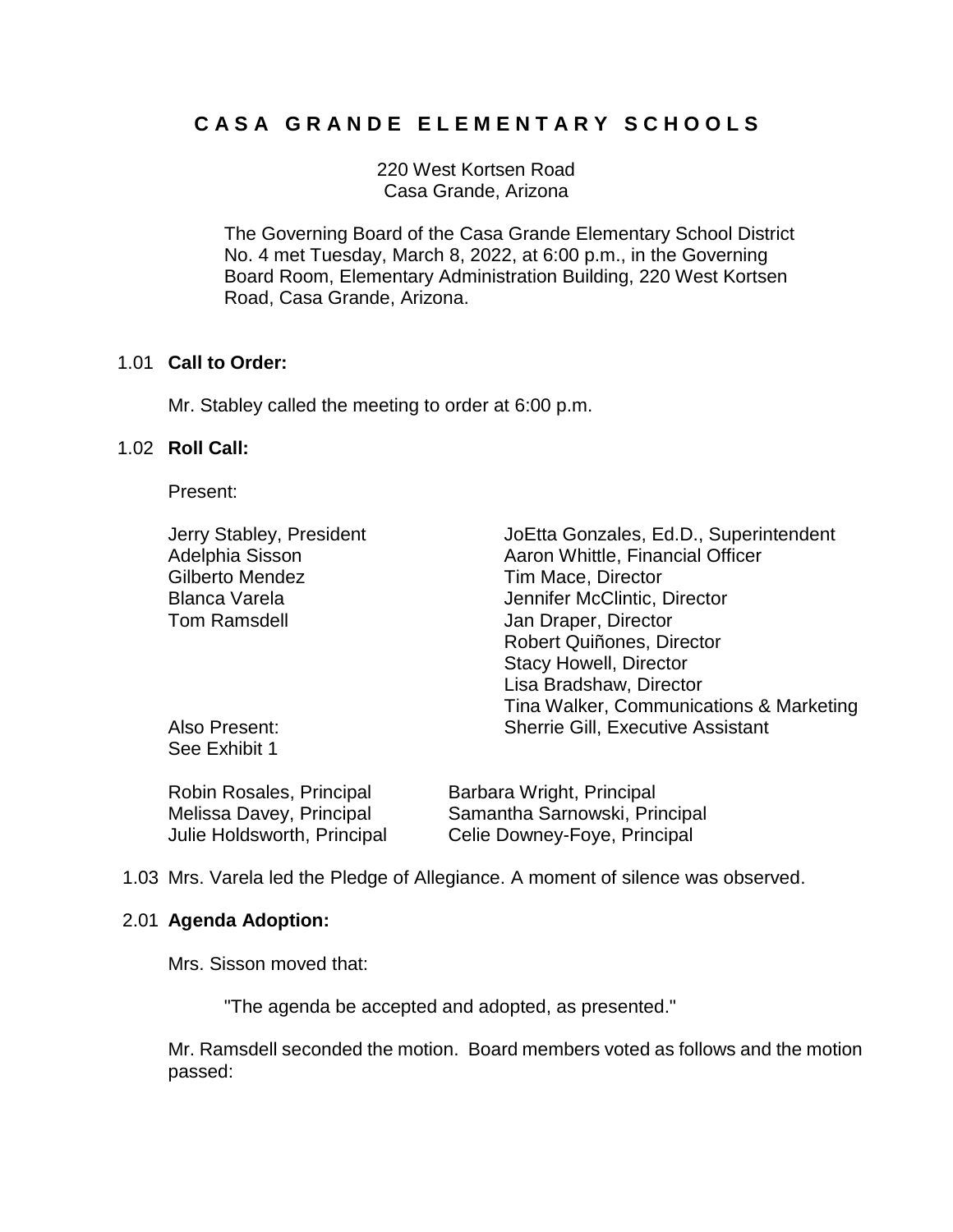| <b>Board member</b>  | In Favor | <b>Against</b> |
|----------------------|----------|----------------|
| Tom Ramsdell         |          |                |
| Gilberto Mendez      |          |                |
| Adelphia Sisson      |          |                |
| Jerry Stabley        |          |                |
| <b>Blanca Varela</b> |          |                |

## 3. **Awards, Recognitions, Celebrations**

- 3.01 Dr. Gonzales recognized Angel Rendon, Carlos Tapia, and Elijah Chambers as Rotary students of the month.
- 3.02 Sunrise Optimist Club Students of the Month from Desert Willow Elementary: Vivian Zamora, Alexa Molina, and Izabella Medina, were recognized by Mr. Norm Sam.
- 3.03 Dr. Gonzales recognized Ms. Jessica Victorino, Ms. Michelle Steiner, Ms. Annika Dukes, Ms. Carolyne Garcia, Ms. Sara Hamilton, Ms. Michelle Heimberger, Mrs. Jessie DeWolf, Ms. Sam Polzin, and Ms. Janie Burich as monthly recipients of the monthly Marigold Award.
- 4.01 Call to the Public
	- Mr. Robert Miller spoke against the closing of the WINGS program.
	- Mr. Boots Hawks spoke against CRT and mentioned that a staff member had signed a pledge to teach materials. He expects the staff member to resign or be terminated.
	- Ms. Lori Welch spoke about her concern of the staff member who signed the pledge and that this individual has one on one contact with students.
	- Ms. Holly Adams spoke about the adopted school calendar and is asking both districts to go back to the traditional calendar with school starting in August, ending in May with one week for Fall and Spring break.
- 5.01 Mr. Stabley called for objections from Board members, staff, and the public regarding consent agenda items.

Mr. Mendez moved that:

"The agenda items marked with an asterisk be approved and/or ratified."

Mrs. Sisson seconded the motion. Board members voted as follows and the motion passed: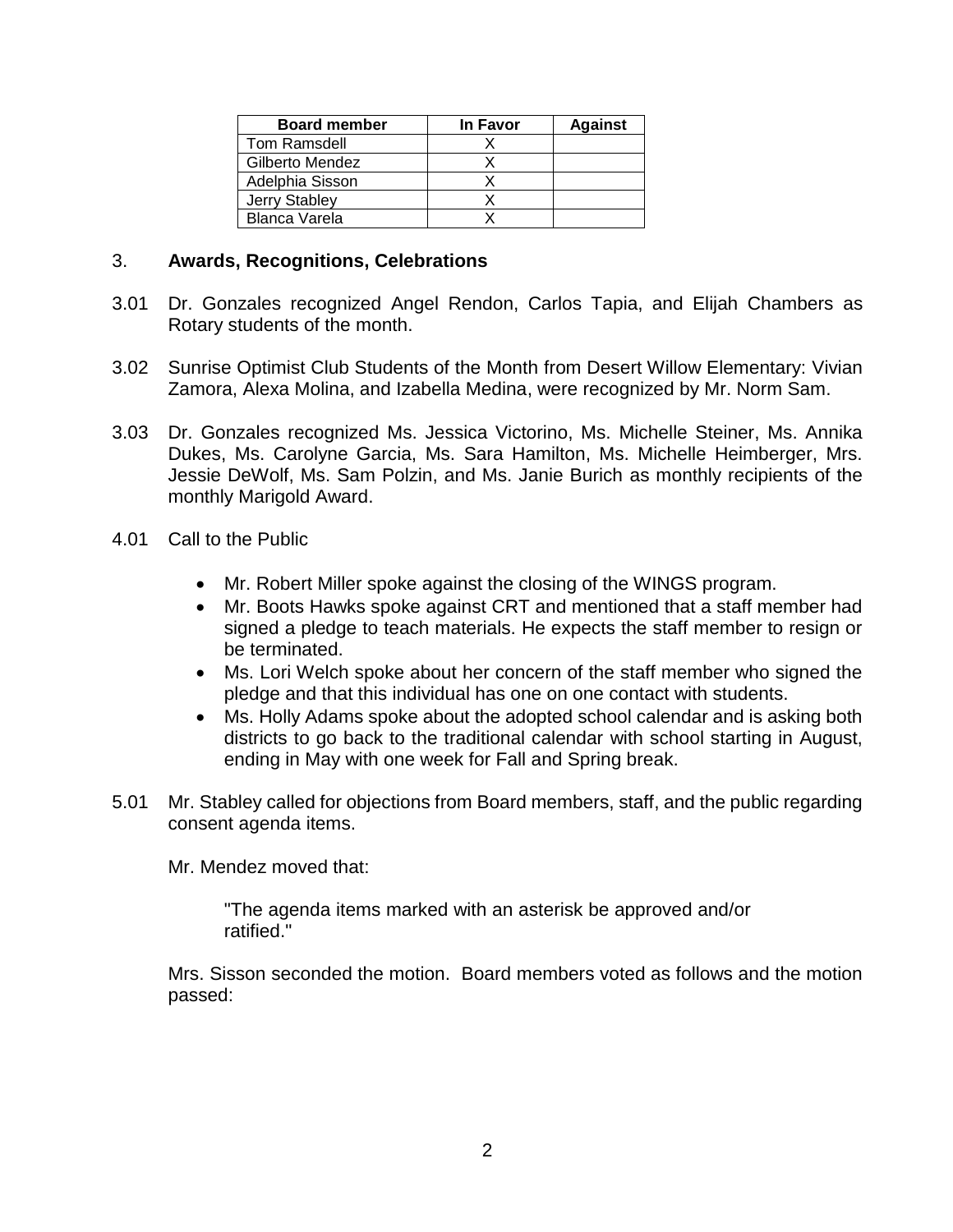| <b>Board member</b> | In Favor | <b>Against</b> |
|---------------------|----------|----------------|
| Tom Ramsdell        |          |                |
| Gilberto Mendez     |          |                |
| Adelphia Sisson     |          |                |
| Jerry Stabley       |          |                |
| Blanca Varela       |          |                |

- \*5.02 The minutes of the February 8, 2022 Study Session and Regular Meeting were approved by the Governing Board.
- \*5.03 The minutes of the February 22, 2022 Study Session were approved by the Governing Board.
- \*5.04 The following certified personnel actions were approved/ratified by the Governing Board:

Elimination of TOA at CGOLA – The Governing Board approved the elimination of the TOA at CGOLA.

Notification of Intent to Retire Effective at Conclusion of Contract year 2021-2022; 2022-2023/Request for Benefits – The Governing Board accepted the notices of retirement and payment of benefits for which staff are eligible.

Ratification of Certified Personnel Employment:

Employee PositionCampus/Dept. Rivera, OscarMusic MR/CW

### Ratification of Reclassification of Certified Personnel:

| Employee       | <b>New Position</b>                                          | Campus/Dept.         |
|----------------|--------------------------------------------------------------|----------------------|
| Davey, Mark    | <b>SEL Student Specialist</b>                                | Cholla               |
| Delcid, Alysia | <b>SEL Student Specialist</b>                                | <b>Desert Willow</b> |
|                | Kleinhanzle, Patti District Math Coordinator District Office |                      |
| Tuttle, Sharon | <b>SEL Student Specialist</b>                                | <b>CGMS</b>          |

#### Ratification of Certified Personnel Resignations:

| Employee           | Position                                                  | Campus/Dept. Effective |           |
|--------------------|-----------------------------------------------------------|------------------------|-----------|
| Arias, Nikki       | 7/8th Social Studies                                      | Villago                | 5/26/2022 |
| Baker, Andrea      | Director of Teaching & Learning District Office 2/25/2022 |                        |           |
| Baron, Jennifer    | 7th ELA                                                   | Cactus                 | 5/26/2022 |
| Branum, Stefanie   | SpEd Resource                                             | Evergreen              | 5/26/2022 |
| DeMartino, Heather | SpEd Extended Resource                                    | Cactus                 | 5/26/2022 |
| Driscoll, Lawrence | Art                                                       | <b>CGMS</b>            | 5/26/2022 |
| Flores, Lisa       | Social Studies                                            | Cactus                 | 5/26/2022 |
| Fults, Debbie      | 2nd Grade                                                 | Cholla                 | 5/26/2022 |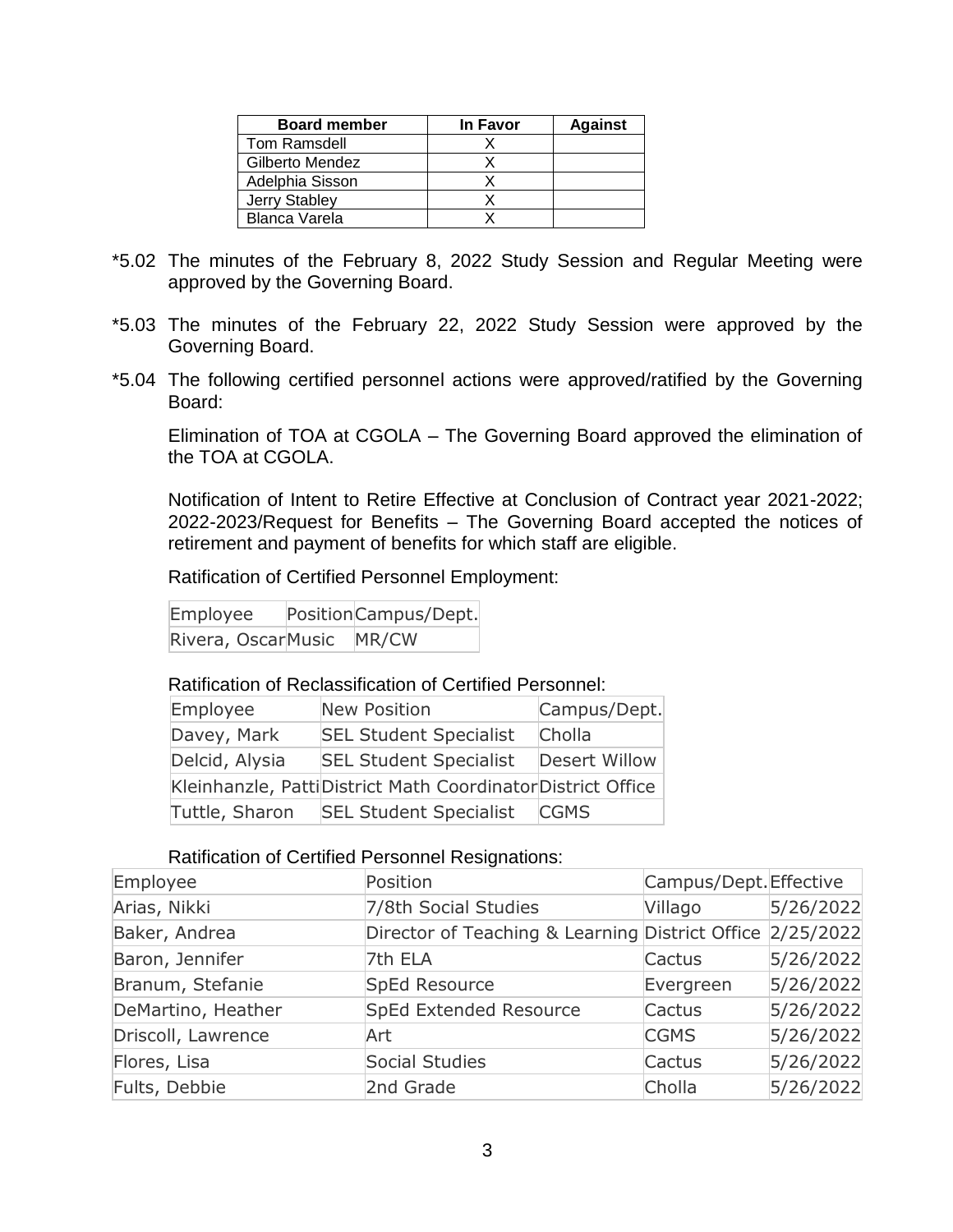| Heaton, Karen                 | Kindergarten                     | Mesquite                | 5/26/2022 |
|-------------------------------|----------------------------------|-------------------------|-----------|
| Internoscia, Megan            | 5th Grade                        | Mesquite                | 5/26/2022 |
| Johnson, Hannah               | 1st Grade                        | Ironwood                | 5/26/2022 |
| Kramer, Leslie                | 3rd Grade                        | Cottonwood              | 5/26/2022 |
| Kwiatkowski, Katherine        | 4-5 SpEd Resource                | Desert Willow           | 5/26/2022 |
| Leland, Natalie               | PE                               | Cactus                  | 5/26/2022 |
| MacInness, Sabrina            | 5th Grade                        | Palo Verde              | 5/26/2022 |
| Malkusak, Jennifer            | 5th Grade                        | Cholla                  | 5/26/2022 |
| Malkusak, Robert              | 7th Language Arts                | Cactus                  | 5/26/2022 |
| Martinez, Alicia              | Computer Science                 | Cactus                  | 5/26/2022 |
| Minton, Eileen                | 8th ELA                          | <b>CGMS</b>             | 5/26/2022 |
| Mullis, Katherine             | Science                          | <b>CGMS</b>             | 2/8/2022  |
| Orlandi, Sierra               | 3rd Grade                        | Desert Willow           | 5/26/2022 |
| Palmer, Andrew                | 7th Social Studies               | <b>CGMS</b>             | 5/26/2022 |
| Sheppard, Paula               | Counselor                        | Desert Willow 6/30/2022 |           |
| Simmons, Jamie                | Math                             | Cactus                  | 5/26/2022 |
| Slaydon, Mary                 | <b>Assistant Principal</b>       | Cactus                  | 6/30/2022 |
| Sturgeon, Kathryn             | 2021-2022 on Leave of<br>Absence |                         |           |
| Vazquez Hernandez,<br>Natasha | Spanish                          | <b>CGMS</b>             | 5/26/2022 |
| Whitford, Jennifer            | 2021-2022 on Leave of<br>Absence |                         |           |

## \*5.05 Classified Personnel

The following classified personnel actions were approved/ratified by the Governing Board:

Notification of Intent to Retire Effective at Conclusion of Contract Year 2021-2022; 2022-2023/Request for Benefits – The Governing Board accepted the notices of retirement and payment of benefits for which staff are eligible.

Ratification of Classified Personnel Employment:

| Employee                                | Position                                        | Campus/Dept.   |
|-----------------------------------------|-------------------------------------------------|----------------|
| Alvarez, Sarah                          | <b>Education Assistant-MOWR</b>                 | Saguaro        |
| Antillo, Mayra                          | Custodian                                       | Facilities     |
| Biegacki, Connie                        | Community Liaison/Student Support Intv.         | <b>CGMS</b>    |
| Chelf, Kimbra                           | Guest Teacher                                   | Cholla         |
| Clevenger, Lynnet                       | <b>Education Specialist-Inclusive Education</b> | <b>ECLC</b>    |
| Dunnett Kirby, DeniseBus Driver Trainee |                                                 | Transportation |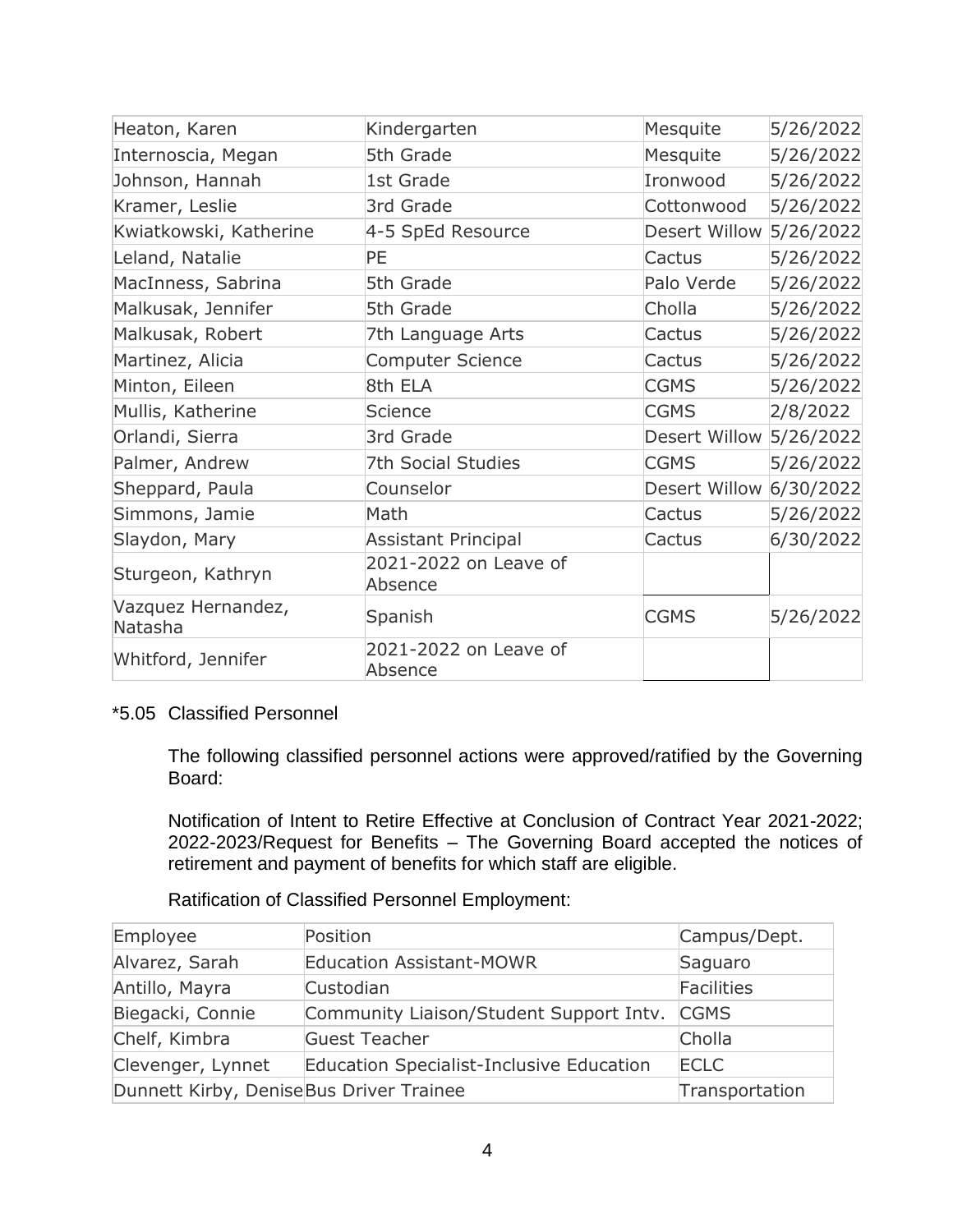| Estrada, Laurie | <b>Education Specialist-Inclusive Education</b>                            | Cactus             |
|-----------------|----------------------------------------------------------------------------|--------------------|
| Hairl, Emilee   | Cafe Cook                                                                  | Nutrition Services |
| Hernandez, Eric | Digital Literacy Assistant                                                 | EV/CGOLA           |
|                 | Maciel Torres, Yessica Educational Asst. Academic Intv. ESSER III Ironwood |                    |
| May, Allison    | <b>Education Specialist-Inclusive Education</b>                            | <b>ECLC</b>        |
| Robles, Vanessa | <b>Education Assistant-Special Education</b>                               | Cholla             |
| Sanchez, Elijah | <b>Delivery Driver</b>                                                     | Nutrition Services |
| Sugar, Katrina  | <b>Education Assistant-Title I</b>                                         | Palo Verde         |
| Villa, Susanna  | Cafe Assistant                                                             | Nutrition Services |

## Ratification of Classified Personnel Resignations:

| Employee                  | Position                                              | Campus/Dept.                 | Effective |
|---------------------------|-------------------------------------------------------|------------------------------|-----------|
| Cazares, Karla            | Custodian                                             | <b>Facilities</b>            | 2/18/2022 |
| Essary, Boston            | Digital Literacy Assistant                            | EV/CGOLA                     | 1/24/2022 |
| Gardner, Terry            | IT User Support Technician                            | IΤ                           | 4/4/2022  |
| Loza, Jordan              | <b>Guest Teacher</b>                                  | Villago                      | 2/24/2022 |
| Ortega, Andrea            | Education Specialist-Inclusive Education ECLC         |                              | 2/7/2022  |
|                           | Rascon, Annalisa Accounting Technician                | Financial Services 3/14/2022 |           |
|                           | Torres, Jeannie Education Assistant-Special Education | Mesquite                     | 5/26/2022 |
|                           | Vezeau, Veronica Administrative Assistant             | Desert Willow                | 3/3/2022  |
| Whetstone, Levi Custodian |                                                       | <b>Facilities</b>            | 3/2/2022  |

## Ratification of Classified Personnel Terminations:

| Employee | Position                                                          | Campus/Dept. | Effective |
|----------|-------------------------------------------------------------------|--------------|-----------|
|          | Deckard, Queenie Cafe Site Assistant Nutrition Services 2/24/2022 |              |           |

# Ratification of Reclassification of Classified Personnel:

| Employee        | <b>New Position</b>                                             | Campus/Dept.    |
|-----------------|-----------------------------------------------------------------|-----------------|
| Baker, Robert   | <b>Education Assistant-Special Education</b>                    | Saguaro         |
| Husted, Natasha | Education Assistant-Academic Inv. ESSERCGMS                     |                 |
| Merriman, Amber | <b>Office Specialist</b>                                        | Palo Verde      |
| Watts, Nichole  | <b>Education Assistant-APS</b>                                  | Villago         |
| Zavala, Sandra  | <b>Education Specialist-KinderPlus</b>                          | McCartney Ranch |
| Wiltbank, James | Lead Mechanic                                                   | Transportation  |
|                 | Health Office Technicians <sup>2</sup> additional contract days | All             |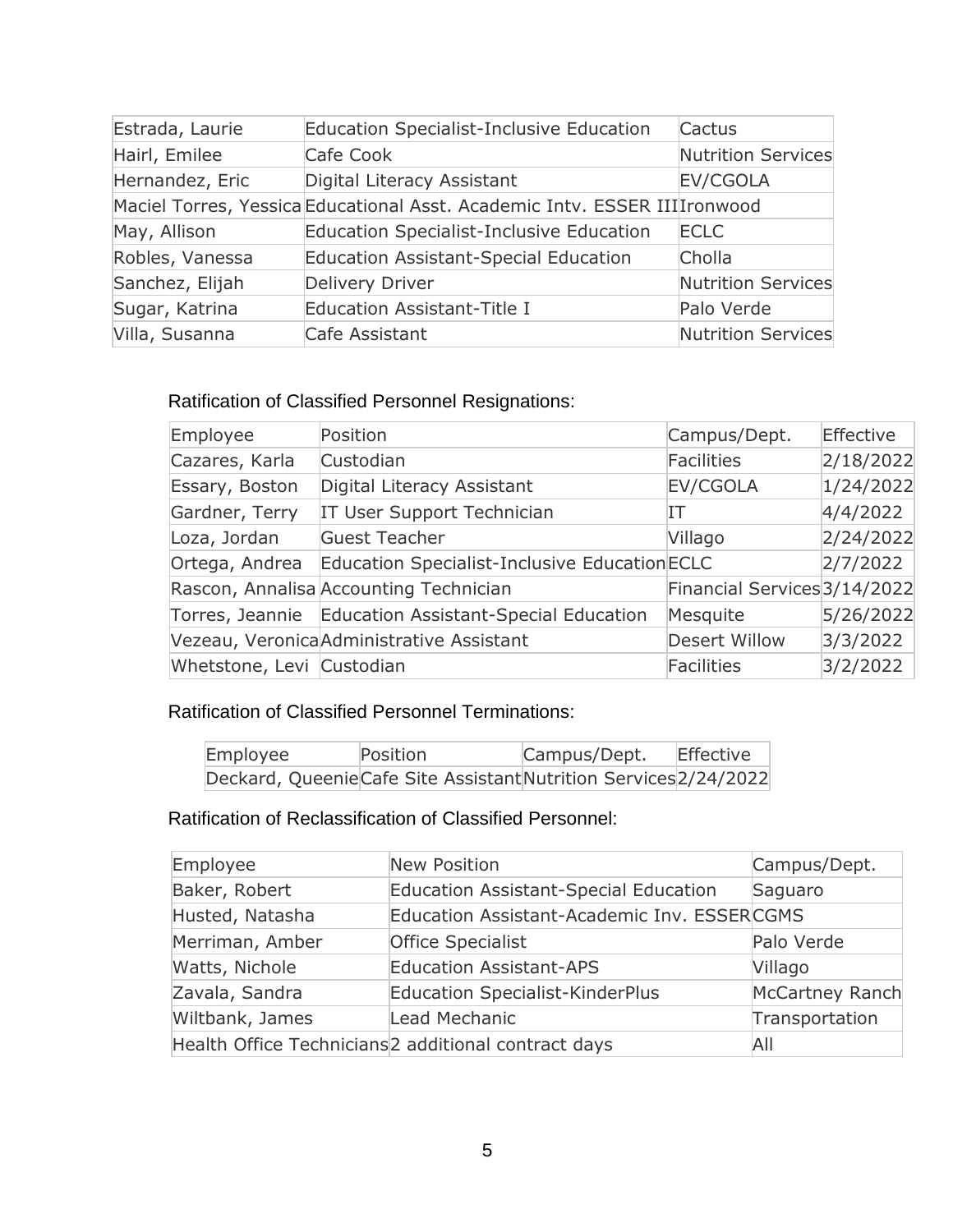- \*5.06 The student activities report for February, 2022, had been provided to the Board prior to the meeting.
- \*5.07 The financial report for February, 2022 had been provided to the Board prior to the meeting.
- \*5.08 The vehicle inventory report for February, 2022 had been provided in the Board's information.
- \*5.09 The vehicle maintenance report for February, 2022 had been provided in the Board's information.
- \*5.10 The weekly enrollment summaries for February 9, February 16, February 23, and March 2, 2022 had been provided to Board members prior to the meeting.
- \*5.11 The vouchers presented at the meeting were approved by the Governing Board.
- \*5.12 The following donations were accepted:

### CGMS

The following businesses/individuals donated items to the CGMS PBIS Incentive Store: Eegees, Dutch Bros, Auto Zone, CG Skate Shop, Chick-Fil-A, Deadlift Coffee, Clean Freak, Raising Canes, Dells Pizza, Frito lay, Casa Grande Alliance, In and Out, Connie Dolezal.

Mrs. Heather Gonzalez had a Donors Choose project funded in the amount of \$692.

### Desert Willow Elementary

Mrs. Katie Kwiatkowski had a Donors Choose project funded in the amount of \$395.

Mrs. Amber Cordova had a Donors Choose project funded in the amount of \$650.

Mrs. Crystal Smith had a Donors Choose project funded in the amount of \$547.

Mrs. Pam Shofner had a Donors Choose project funded in the amount of \$854.

### Mesquite Elementary

Mr. Daniel Pelissier had a Donors Choose project funded in the amount of \$482.

### Palo Verde Elementary

Ms. Marne Bateson had a Donors Choose project funded in the amount of \$543.

- \*5.13 Second Reading, Revision of Policy JFB-Open Enrollment: The Governing Board approved the revision of Policy JFB-Open Enrollment, as proposed.
- \*5.14 Winter Holiday for 12-Month Employees: The Governing Board designated Monday,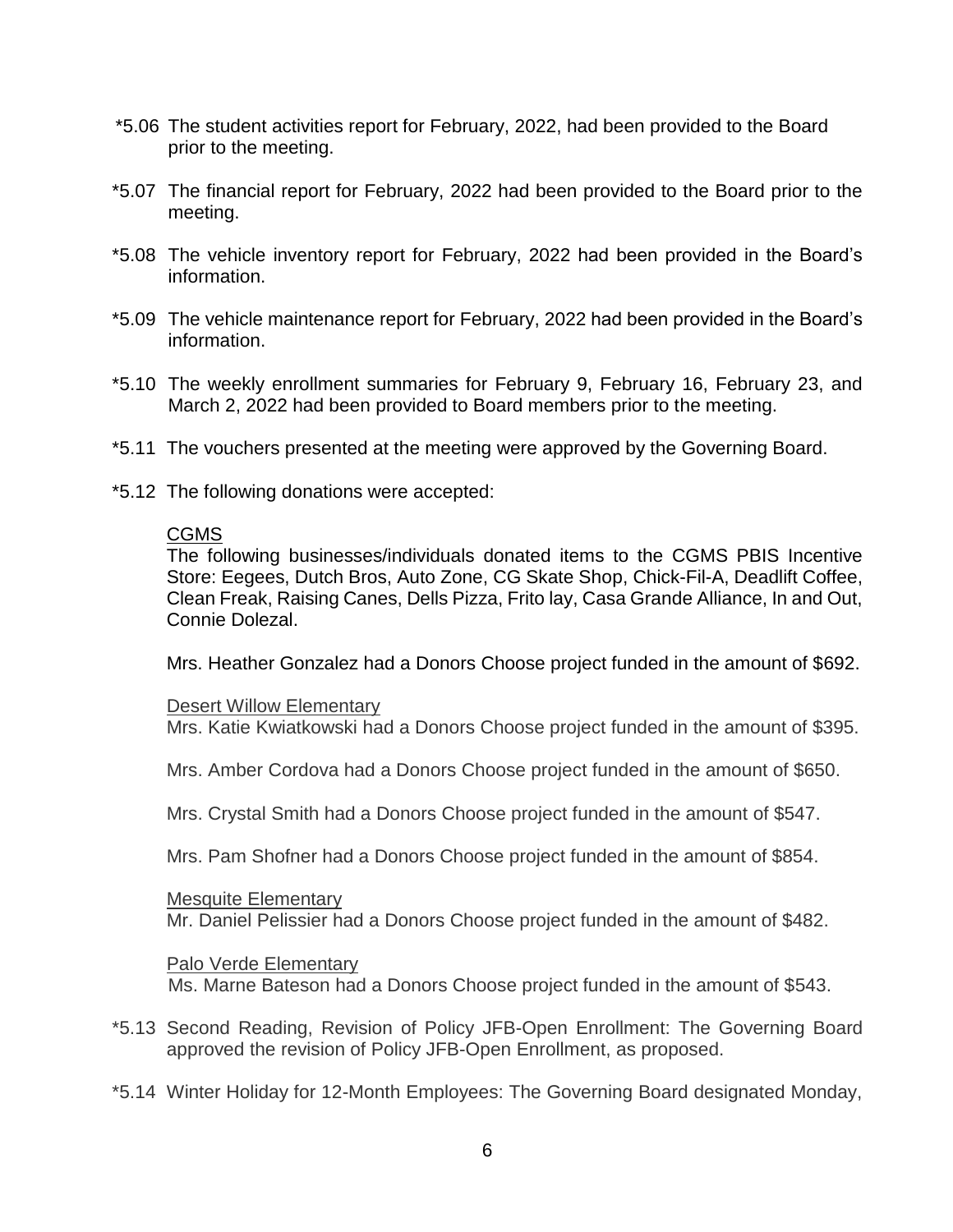December 26, as the Christmas holiday, Tuesday, December 27 as the floating vacation day; and Wednesday, December 28, Thursday, December 29, and Friday, December 30, 2022, as Board-approved vacation days for 12-month employees.

- \*5.15 Summer Work Schedule: During the summer months employees will work 10-hour days, Monday through Thursday with Friday as a day off beginning Monday, June 6, 2022 and ending on Thursday, June 30, 2022. The Governing Board approved the summer work hours for implementation during Summer 2022.
- \*5.16 Authorization for Public Auction of Surplus Items: The Governing Board authorized the use of Sierra Auctions for the public auction of the current items designated as surplus.
- \*5.17 Authorization for Purchase of Blackboard Mass Communications: The Governing Board authorized the extensions of RFP #188-1520 for a web content and communication management system with Mass Notification module as recommended.
- \*5.18 Approval of Overnight Field Trip: The Governing Board authorized the field trip of the Casa Grande Middle School Wildcat Outdoor Club to Sedona, as proposed.
- 6.01 Information regarding the 2022-2023 Budget Development Update was provided to Board members prior to the meeting. Mr. Aaron Whittle provided an update on the 2022-23 budget planning process.
- 6.02 Mrs. Stacy Howell presented results from the executive search survey regarding the superintendent search. There were 132 responses to the survey with 112 of those being parents of current students in the district. The top three experiences and skill areas that could be important when evaluating the superintendent candidates were: Successful experience working with diverse communities; Ability to think critically and develop creative solutions to complex problems; and, Recognizes, values, and affirms students and staff members.

Questions submitted for the superintendent search candidates were:

- How will you balance competing needs and differences of opinions?
- Why do you choose CGESD? How does the job fit with your career aspirations?
- What are your experiences in a diverse learning community such as Casa Grande?
- How committed are you to the CGESD vision, values, and goals?
- What are your ideas for the recruitment and retention of staff?
- How will you help the district improve?
- Where do you see the district in 5-10 years?
- 6.03 President Stabley opened the Public Hearing for Discussion of Survey Feedback and Calendar Considerations Related to a 4-Day School Week at 7:03 p.m.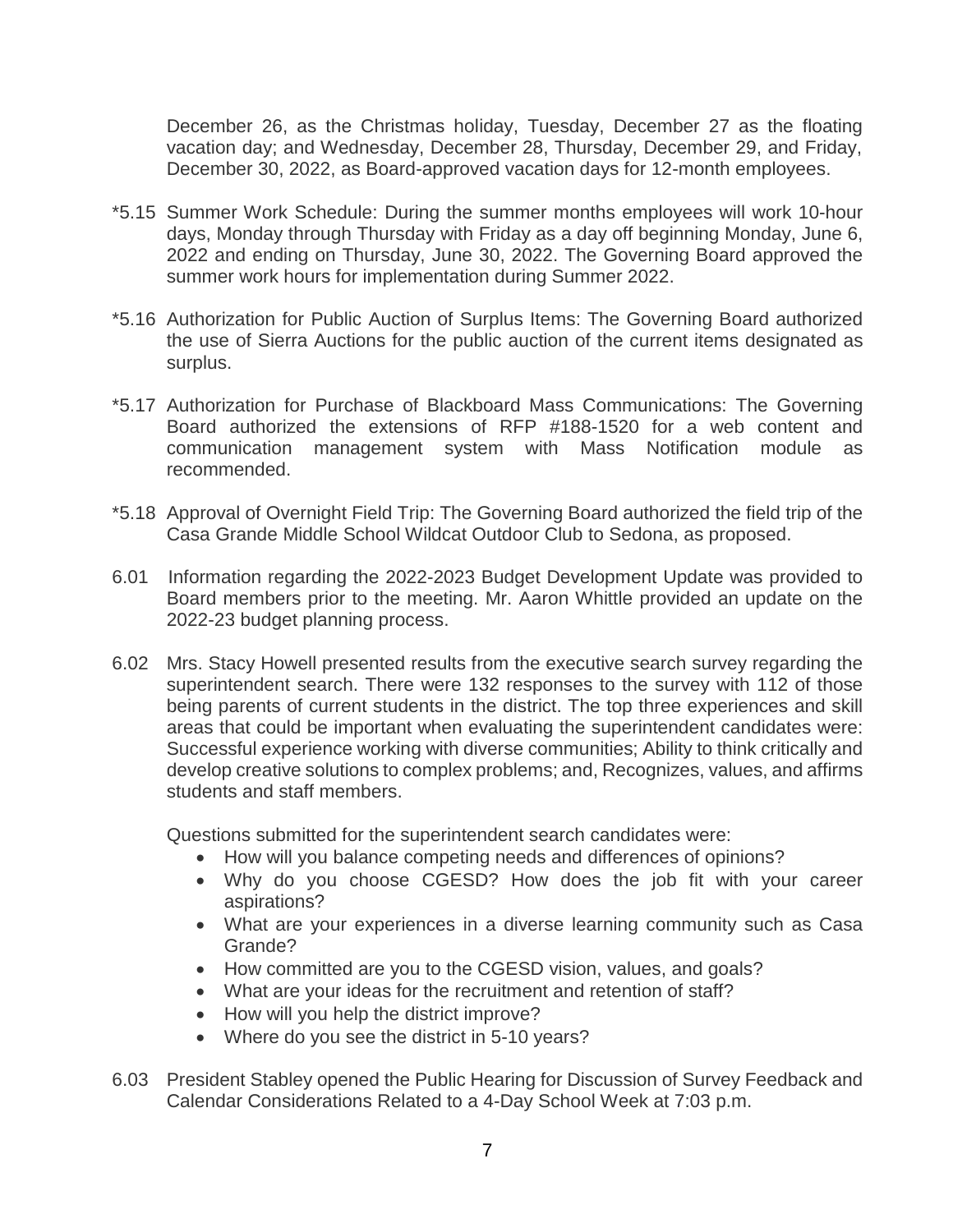- Kelly Herrington spoke about her concern about a 4-day week. She feels the community and district are disconnected and is worried about students' well being.
- Joe Kelly encouraged the district to keep all people interested and stated most people would prefer a 5 day week. Offered assistance and support to keep teachers in the classroom.
- Scott Moglia spoke against the 4 day week. He is also against the 2, 2, 2 calendar for breaks.
- Holly Adams spoke about the survey and feels it was missing information such as a clear example of the calendar.
- Sara Hamilton spoke against the 4 day week and questioned the reliability of the survey and if it is truly representative of the community.
- Dindy Martinez questioned the legitimacy of the survey, is it secure, can individuals complete the survey more than once.

The administrative team, Jan Draper, Jennifer McClintic, Cassie Goldberg, Lisa Bradshaw and Bob Quinones, presented information on the 4-day week and shared survey results and calendar considerations. Information gathered from other districts was also shared.

Mr. Mendez asked when the survey was posted to the public. The survey was posted March 1<sup>st</sup> in English, the Spanish survey was posted on March 3<sup>rd</sup>.

Mrs. Varela said she has been approached and received a number of calls from parents against the 4-day week for a number of considerations. She is encouraging Spanish speaking families/employees to take the survey. She is concerned about a support system for childcare on the off-day and our high risk students.

Mrs. Sisson asked that the team continue to look at resources for McKinney Vento students and students of at-risk/abusive families.

Mr. Stabley inquired about whether the charter schools are 4 or 5-day. One is 4-day, the other is 5-day.

Mr. Stabley closed the public hearing at 7:21 p.m.

7.01 Information regarding the Amended Resolution Authorizing the Issuance and Sale of Improvement Bonds of the District was provided to Board members prior to the meeting. Ms. Megan Burke with Piper Sandler explained that because of current market volatility, the amended resolution adds the option to privately place the sale of school improvement bonds.

Mr. Mendez made a motion to: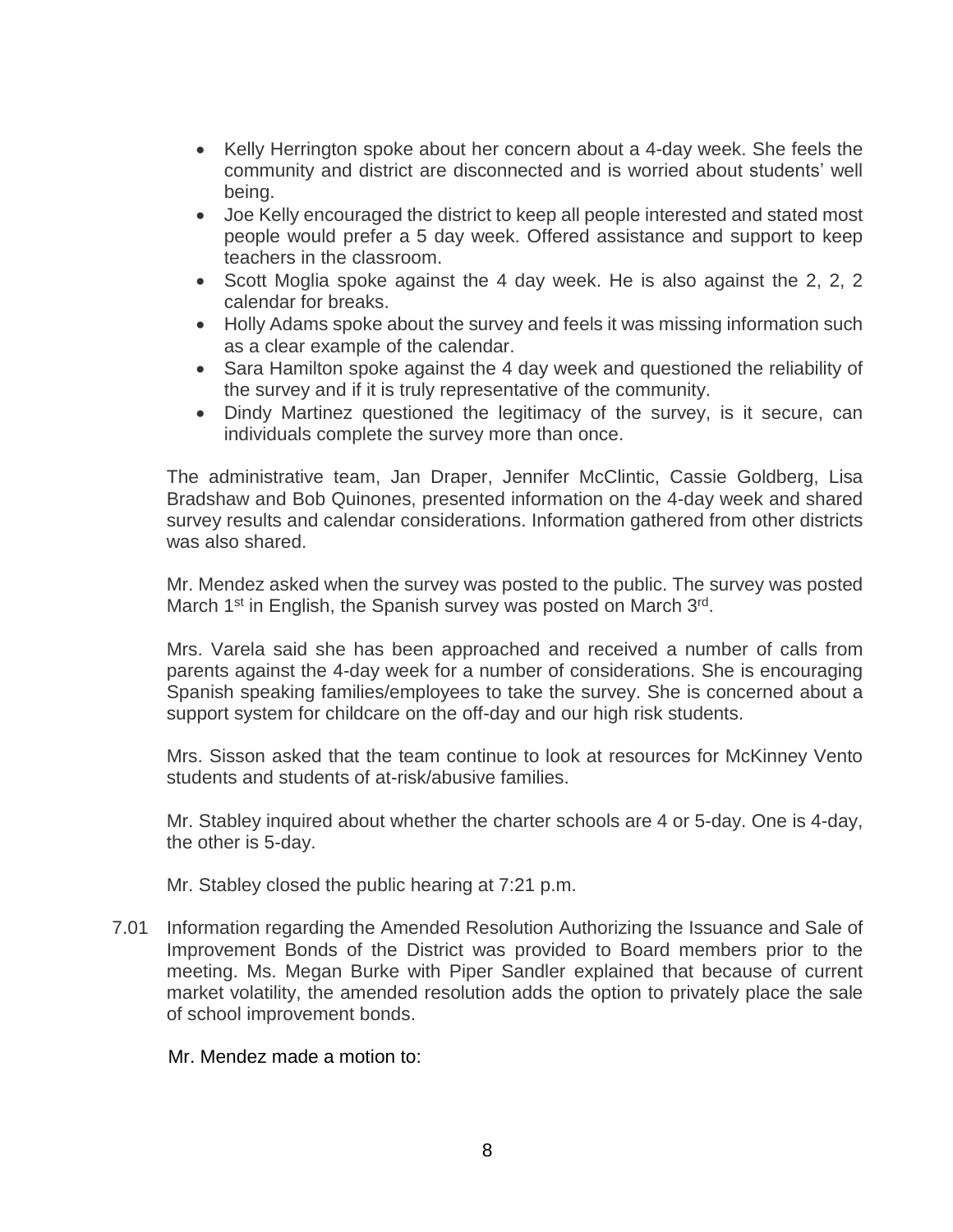"Adopt the Resolution Authorizing the Issuance and Sale of School Improvement Bonds of the District*.*"

Mrs. Varela seconded the motion. Board members voted as follows and the motion passed:

| <b>Board member</b>  | <b>In Favor</b> | <b>Against</b> |
|----------------------|-----------------|----------------|
| Tom Ramsdell         |                 |                |
| Gilberto Mendez      |                 |                |
| Adelphia Sisson      |                 |                |
| <b>Jerry Stabley</b> |                 |                |
| <b>Blanca Varela</b> |                 |                |

- 7.02 President Stabley opened the Public Hearing for Proposed Revision of the 2021- 2022 Budget at 8:16 p.m. As there were no comments from the public, the public hearing was closed at 8:16 p.m.
- 7.03 Authorization to Revise the 2021-2022 Budget

Mr. Mendez made a motion to:

"Approve the revision of the 2021-2022 budget*.*"

Mrs. Sisson seconded the motion. Board members voted as follows and the motion passed:

| <b>Board member</b> | <b>In Favor</b> | <b>Against</b> |
|---------------------|-----------------|----------------|
| Tom Ramsdell        |                 |                |
| Gilberto Mendez     |                 |                |
| Adelphia Sisson     |                 |                |
| Jerry Stabley       |                 |                |
| Blanca Varela       |                 |                |

7.04 Information regarding the Award IFB for Desert Willow Elementary School Site Improvements was provided to Board members prior to the meeting.

Mr. Mendez made a motion to:

"Authorize the award of IFB #206-1122 to LOR Construction as proposed*.*"

Mrs. Varela seconded the motion. Board members voted as follows and the motion passed:

| <b>Board member</b> | In Favor | <b>Against</b> |
|---------------------|----------|----------------|
| Tom Ramsdell        |          |                |
| Gilberto Mendez     |          |                |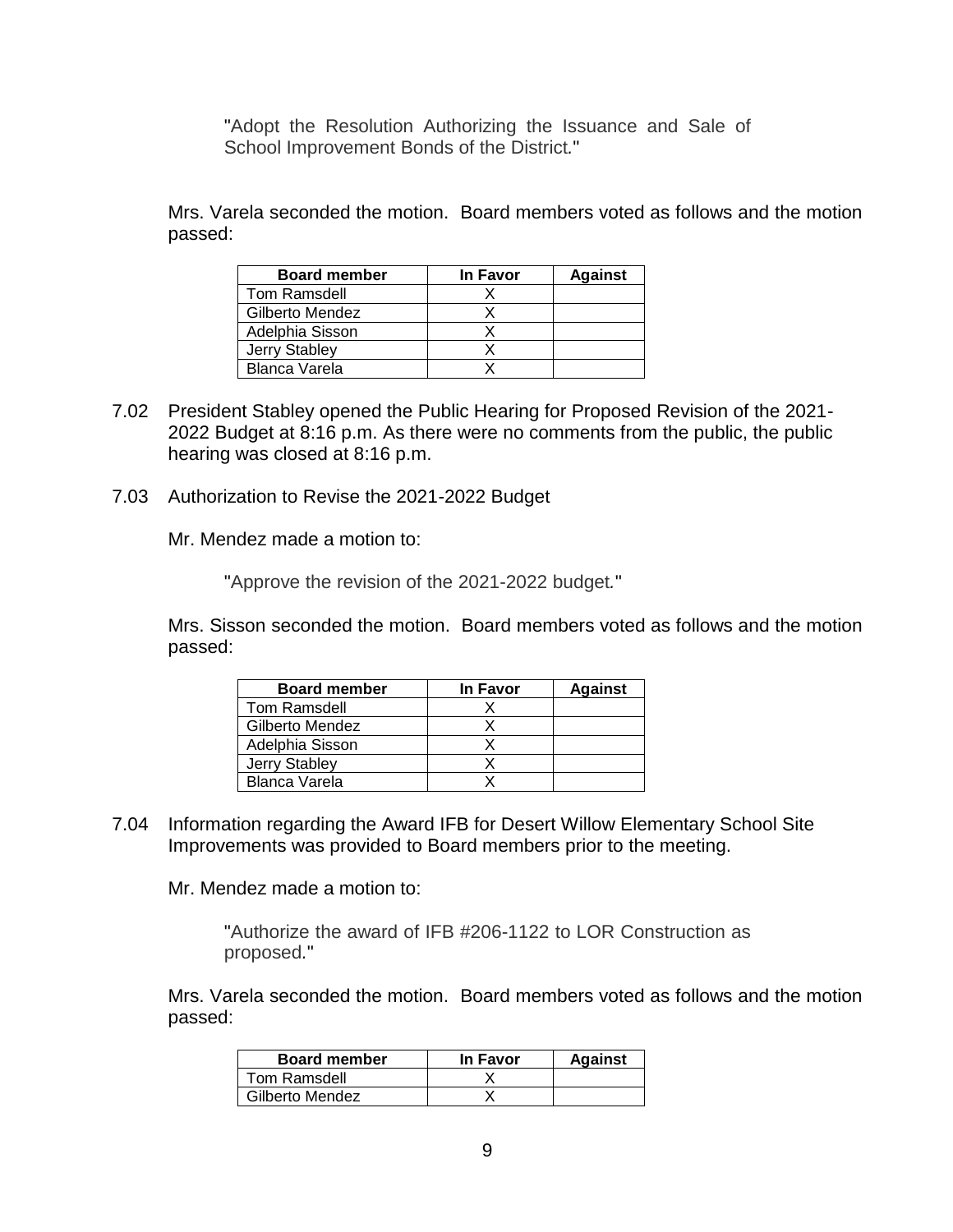| Adelphia Sisson |  |
|-----------------|--|
| Jerry Stabley   |  |
| Blanca Varela   |  |

7.05 Information regarding the Authorization for Purchase of Cafeteria Tables was provided to Board members prior to the meeting.

Mrs. Varela made a motion to:

"Authorize the purchase of cafeteria tables using Arizona Furnishings MESC cooperative contract #18M-AZF-0130 as recommended*.*"

Mrs. Sisson seconded the motion. Board members voted as follows and the motion passed:

| <b>Board member</b> | In Favor | <b>Against</b> |
|---------------------|----------|----------------|
| Tom Ramsdell        |          |                |
| Gilberto Mendez     |          |                |
| Adelphia Sisson     |          |                |
| Jerry Stabley       |          |                |
| Blanca Varela       |          |                |

7.06 Information regarding FY23 Capital Plans was provided to Board members prior to the meeting. Due to supply chain issues across the US, CGESD would like to get a head start on potential capital expenditures for FY23.

Mr. Mendez made a motion to:

"Approve the preliminary FY23 Capital Budget*.*"

Mrs. Varela seconded the motion. Board members voted as follows and the motion passed:

| <b>Board member</b> | <b>In Favor</b> | <b>Against</b> |
|---------------------|-----------------|----------------|
| Tom Ramsdell        |                 |                |
| Gilberto Mendez     |                 |                |
| Adelphia Sisson     |                 |                |
| Jerry Stabley       |                 |                |
| Blanca Varela       |                 |                |

7.07 Information regarding the 2022-2023 Proposed Compensation Package was provided to Board members prior to the meeting. The following components of compensation for the 2022-23 school year are recommended:

Support Staff

• Raise the base starting salary to \$15/hr. for those employees currently earning below this amount.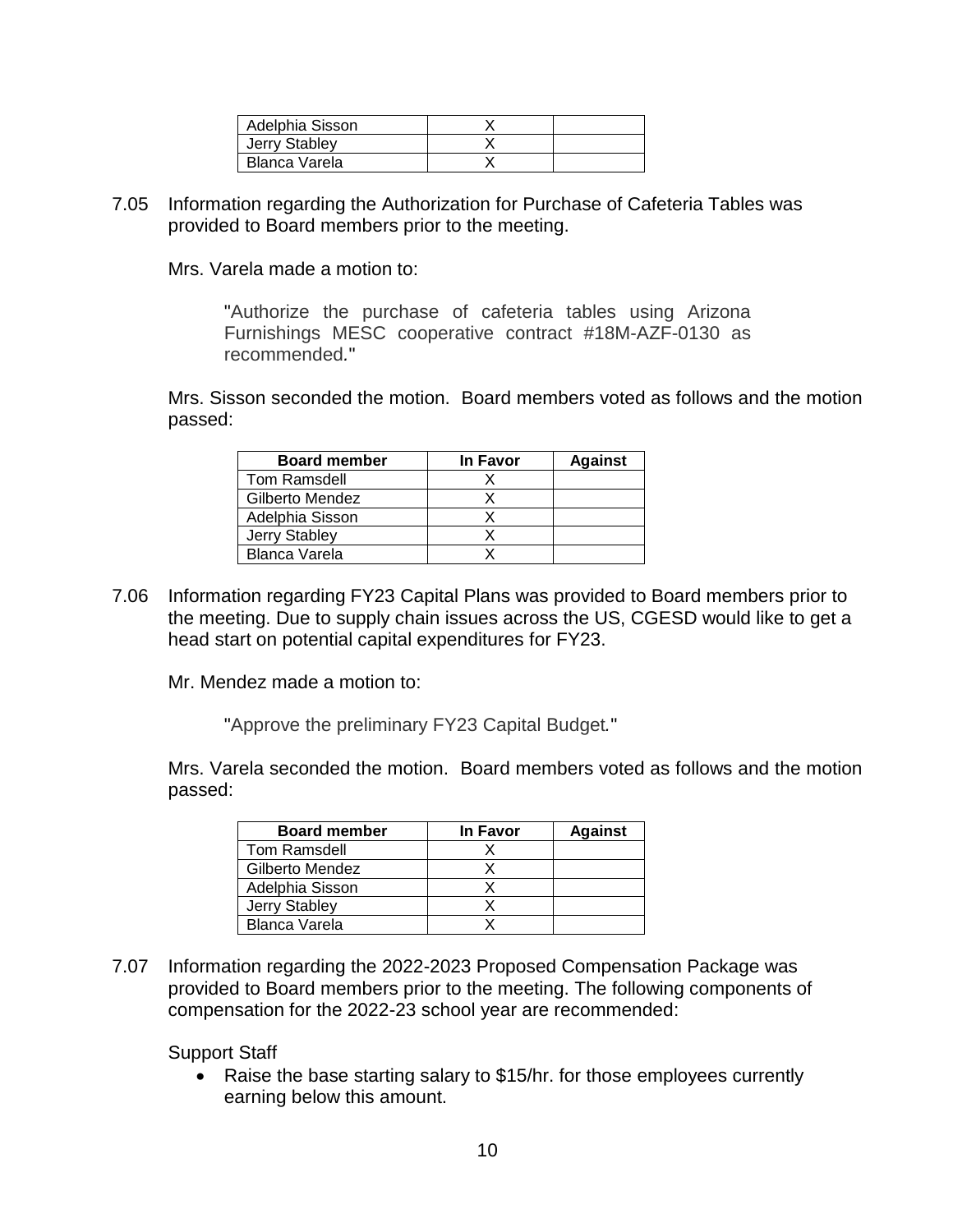- All hourly/support staff employees making \$14.01 or higher will receive a pay increase of \$1/hr. or no less than 3.5%, whichever is higher.
- This averages an 8.48% increase for hourly/support staff, with a range of 3.5%-15.5% individually.

**Certified** 

- 3.5% salary increase to base (non Classroom Site Fund (CSF)) salary.
- Classroom Site Fund will increase by \$300; from \$8,700 base to \$9,000 base and maintaining the \$2,000 in pay for performance (totaling \$11,000 CSF).

Exempt/Administrators

3.5% salary increase to base

Salary Compression/Equity Increases

• Set aside \$75,000 minimum to address salary compression for identified support staff and administrators, where needed.

Additionally, it should be noted that if the state passes a budget with more money earmarked for staff compensation increases, there may be an opportunity for additional increases.

Mrs. Varela made a motion to:

"Approve the compensation package as recommended*.*"

Mrs. Sisson seconded the motion. Board members voted as follows and the motion passed:

| <b>Board member</b>  | <b>In Favor</b> | <b>Against</b> |
|----------------------|-----------------|----------------|
| Tom Ramsdell         |                 |                |
| Gilberto Mendez      |                 |                |
| Adelphia Sisson      |                 |                |
| Jerry Stabley        |                 |                |
| <b>Blanca Varela</b> |                 |                |

- 8.01 The next regular meeting, will be held on Tuesday, April 12, 2022, at 6:00 p.m.
- 9.01 Superintendent's Report

Dr. Gonzales recognized Dennis York, the district's procurement officer, who met with School Facilities Board representatives to recapture \$2M for grading/drainage at Cactus Middle School.

Jennifer McClintic and Bob Quinones were recognized for graduating from their respective AASA Aspiring Superintendent programs.